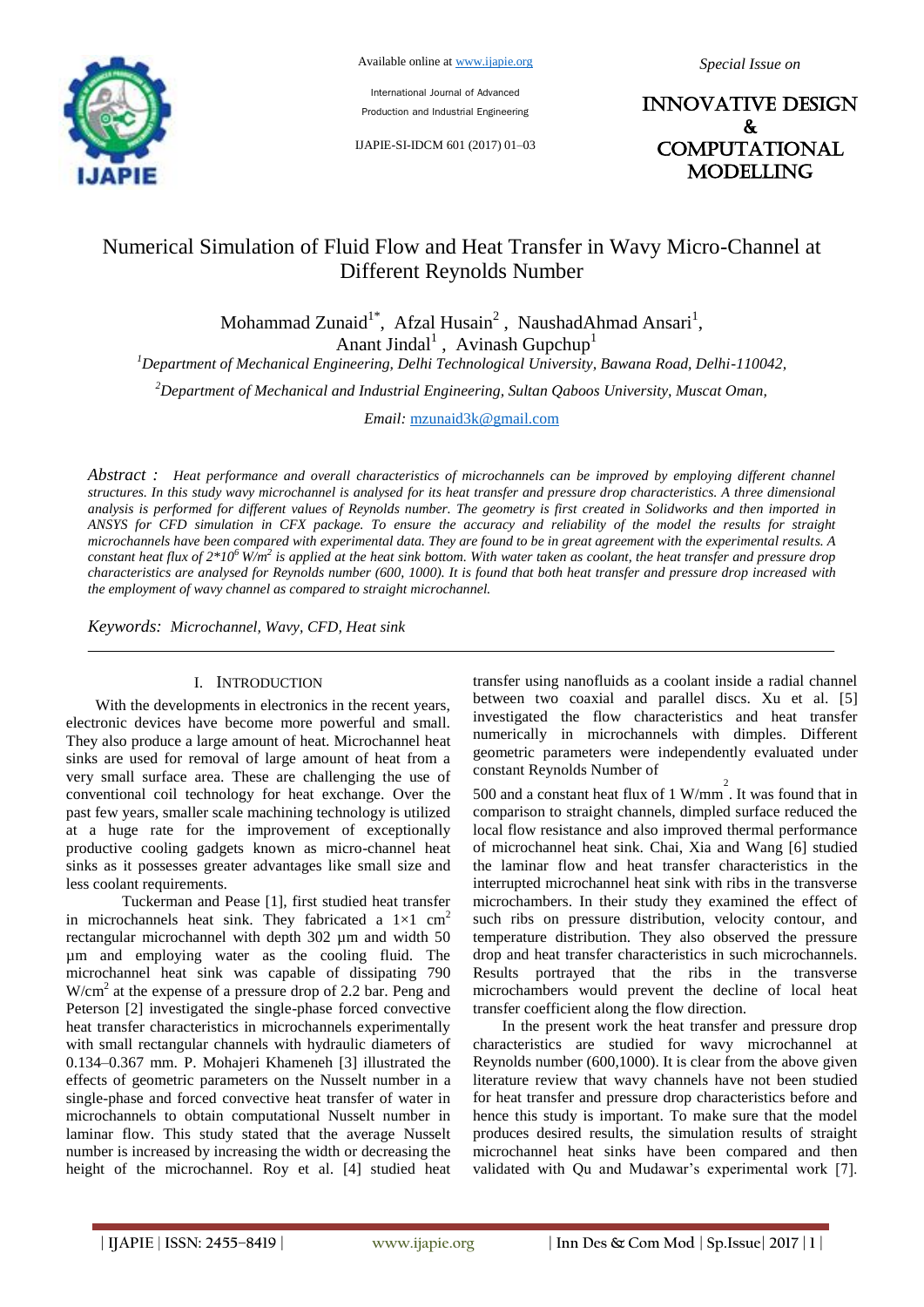Heat transfer and pressure drop characteristics for wavy microchannels are computed for Reynolds number (600,1000). These are then compared with results of the rectangular microchannel heat sink. An increase in heat transfer and pressure drop is seen. The results are used to assess the suitability of macro transport models in depicting the transport characteristics of micro-channel heat sinks.

## II. MODEL DESCRIPTION

The heat sink was created in Solidworks as per the dimensions given in Table I. The wave dimensions were decided in accordance with the length of the channel which is 44.7 mm. A sinusoidal sine wave (Eqn. 1) was constructed in the solid heat sink. The amplitude of the wave was taken as 0.15 mm while the wavelength was taken as 2 mm. However, fluid channel was created of the same dimensions as of the wavy rectangular slot along the length of heat sink.

$$
y = A\sin(2\pi x/\lambda)
$$
 (1)

Here , ' $A$ ' is wave amplitude and ' $\lambda$ ' is wave length. The assembly of the heat sink and fluid channel was created and then imported in ANSYS. The mesh was generated in ANSYS.

TABLE I DIMENSIONS OF THE UNIT CELL USED FOR SIMULATION

| $W_{wall}(\mu)$ | $W_{channel}(\mu)$ | $H_{wall2}(\mu$ | $H_{channel}(\mu)$ | $H_{wall}(\mu)$ | L(m) |
|-----------------|--------------------|-----------------|--------------------|-----------------|------|
| m)              | m)                 | m)              | m)                 | m)              | m)   |
| 118             | 231                | 12700           | 713                | 5637            | 44.7 |



Fig. 1 (a) and (b) Schematic of wavy micro-channel heat sink

As, we have assumed a unitary computational domain, we only need to specify boundary conditions for the unit cell, which are given as: -

Hydraulic Boundary Conditions: -

- Uniform velocity at the inlet of the channel.
- At channel outlet, mass flow rate boundary condition is applied.
- Zero velocity at all other solid boundaries.
- No slip at the surface.

Thermal Boundary Conditions: -

• A uniform heat flux 200 W/  $\text{cm}^2$  of at the bottom wall of the heat sink.

## III. MODEL VALIDATION

To ensure that the model is reliable and accurate, the computational results of a straight rectangular microchannel heat sink were compared with that of the experimental results by Qu and Mudawar [7]. These results are shown in Table II. It can be seen that the computational results comply with that of the experimental results. Hence the model and the boundary conditions chosen are reliable and accurate. The model can be used to assess the characteristics of wavy microchannel heat sink.

#### TABLE II

EXPERIMENTAL AND COMPUTATIONAL PRESSURE DROP

AND TEMPER ATURE RISE IN RECTANGULAR MICROCHANNEL

| Reynolds | Exp.     | Comp.      | Exp.          | Comp.              |
|----------|----------|------------|---------------|--------------------|
| number   | pressure | pressure   | Temp.         | temp.              |
|          | drop     | drop (bar) | rise          | rise $(^{\circ}C)$ |
|          | (bar)    |            | $^{\circ}$ C. |                    |
| 600      | 0.15     | 0.16       | 31            | 28                 |
| 1000     | 0.32     | 0.29       | 18            | 16                 |

## IV.RESULTS

In this study heat transfer and pressure drop characteristics were studied for a wavy microchannel.

#### TABLE III

COMPUTATIONAL TEMPERATURE RISE AND PRESSURE DROP FOR WAVY MICROCHANNEL HEAT SINK

| Reynolds<br>number | Computational<br>temperature rise | Computational<br>pressure drop<br>(bar) |  |
|--------------------|-----------------------------------|-----------------------------------------|--|
|                    |                                   | 0.204                                   |  |
|                    |                                   |                                         |  |

## A. *Pressure drop*

The pressure drop characteristics were studied for a constant heat flux of  $200$ W/cm<sup>2</sup> for two Reynolds number (600,1000). The results are as shown in Table III.

The pressure contours for the two Reynolds number are as shown below in Fig. 2 and Fig. 3.



Fig. 2 Pressure contour of water along wavy channel at Re=600